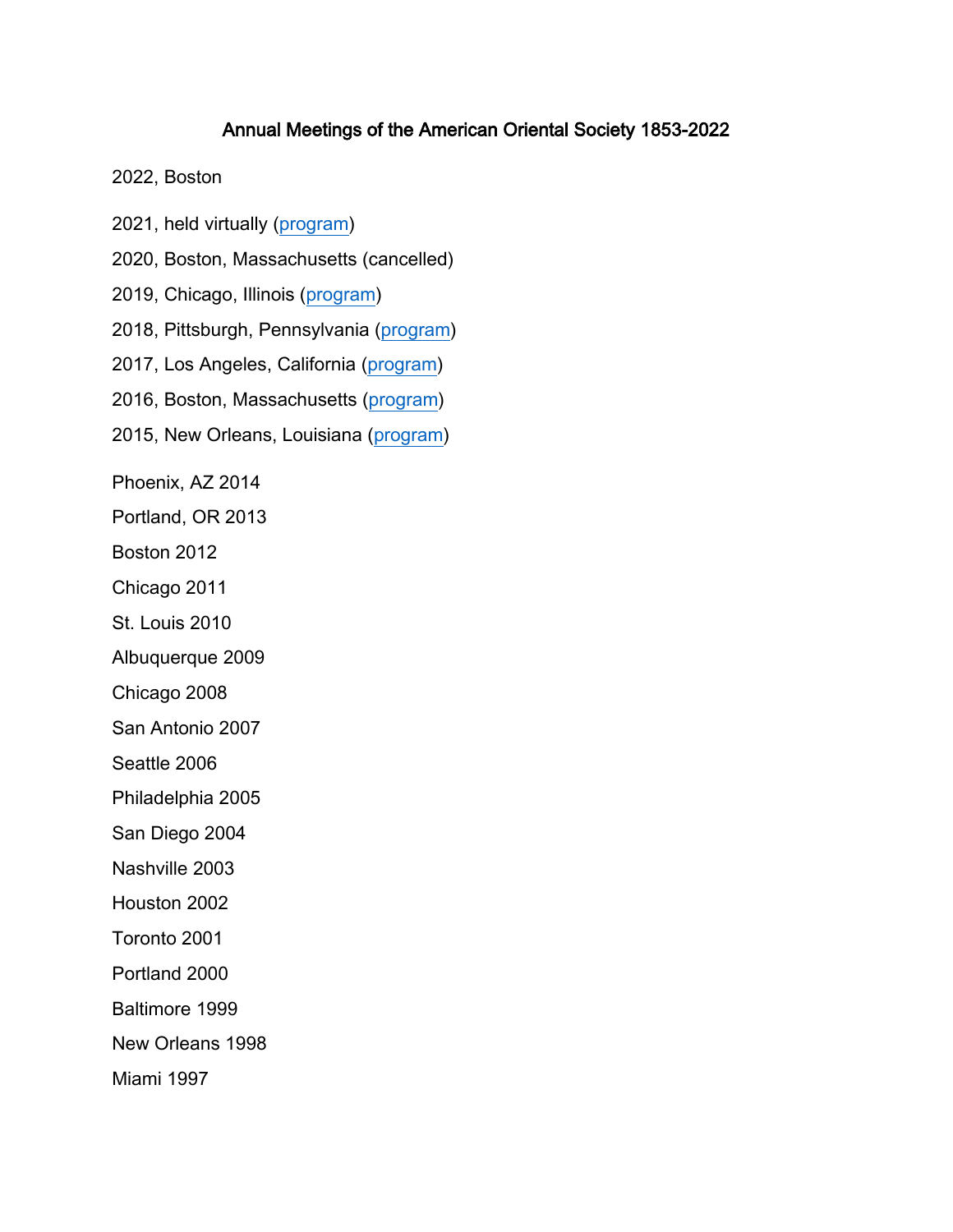Philadelphia 1996

Salt Lake City 1995

Madison 1994

Chapel Hill 1993

Cambridge 1992

Berkeley 1991

Atlanta 1990

New Orleans 1989

Chicago 1988

Los Angeles 1987

New Haven 1986

Ann Arbor 1985

Seattle 1984

Baltimore 1983

Austin 1982

Boston 1981

San Francisco 1980

St. Louis, Missouri-1979

Toronto, Canada-1978

Ithaca, New York - 1977

Philadelphia, Pennsylvania, 1976

Columbus, Ohio, 1975

Santa Barbara, California, 1974

Washington, D. C., 1973

Chapel Hill, North Carolina, 1972

Cambridge, Massachusetts, 1971

Baltimore, Maryland, 1970

New York, N. Y. 1969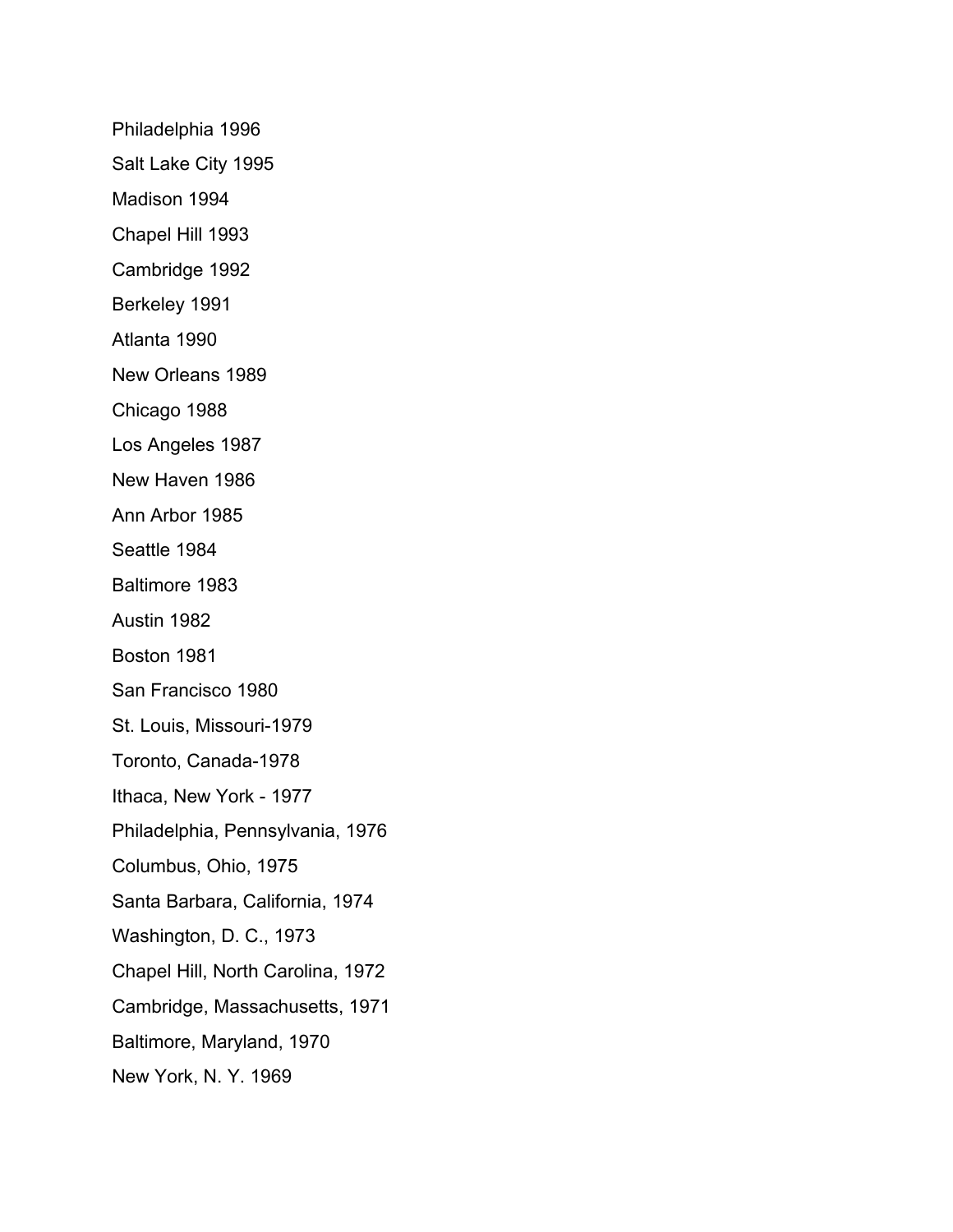New Haven 1967

- Philadelphia 1966
- Chicago, Ill., 1965
- New York, N. Y., 1964
- Washington, D. C., 1963
- Cambridge, Massachusetts, 1962
- Philadelphia, Pennsylvania, 1961
- New Haven, Connecticut, 1960
- Ann Arbor, Michigan, 1959
- New York, New York, 1958
- Princeton, New Jersey, 1957
- Baltimore, Maryland, 1956
- Toronto, Canada, 1955
- New York, N. Y., 1954
- Washington, D. C., 1953
- Boston, Mass., 1952
- Philadelphia, PA., 1951
- Cincinnati, Ohio, 1950
- New Haven, Connecticut, 1949
- New York City, 1948
- Washington, D. C., 1947
- New York City, 1946
- New York City, 1943
- Boston, Mass., 1942
- Chicago, Ill., 1941
- New York, N. Y., 1940
- Baltimore, Md., 1939
- Philadelphia, 1938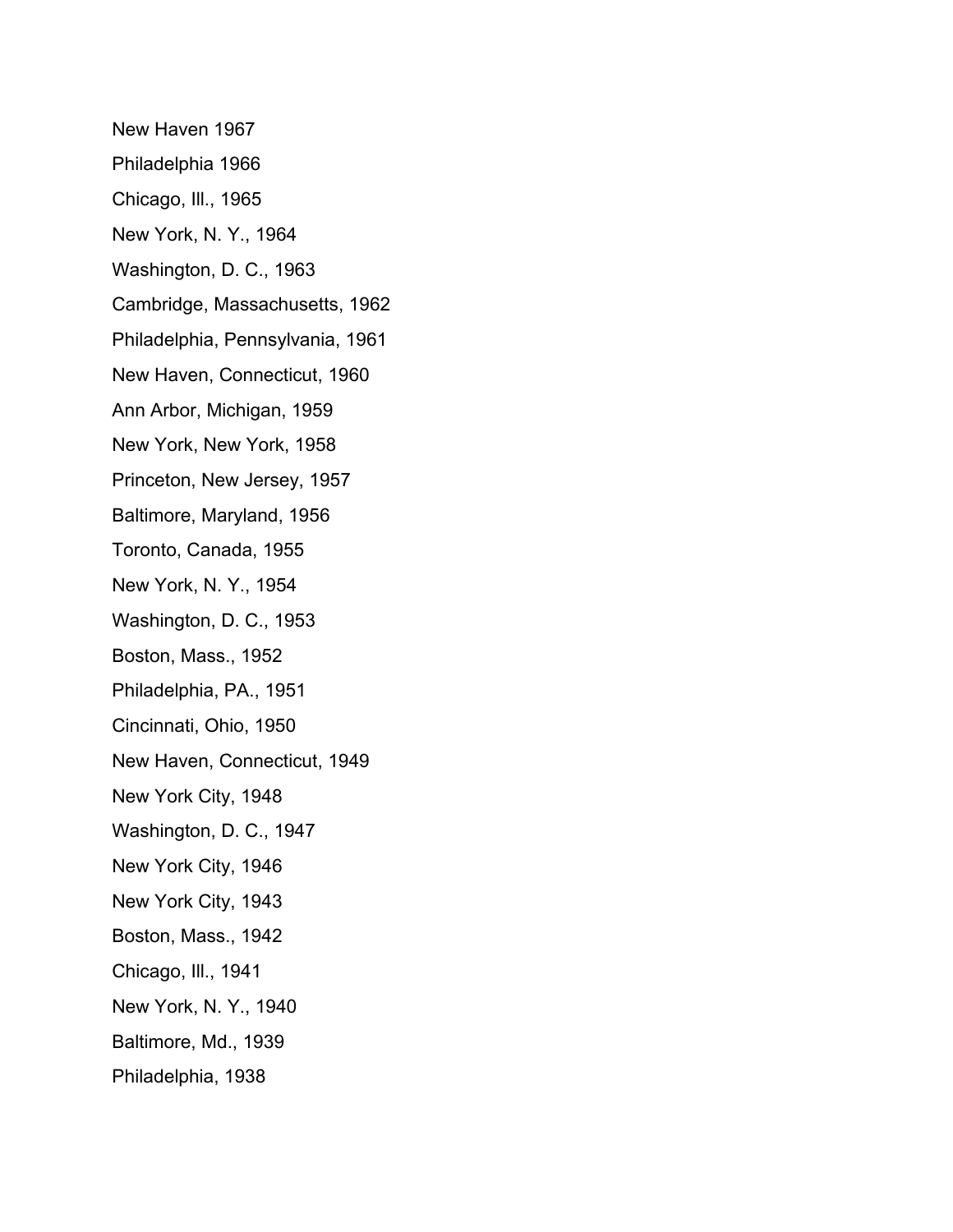Proceedings of the American Oriental Society at the Joint Meeting with the Middle West

Branch Cleveland, 1937

New Haven, 1936

Ann Arbor, 1935

Philadelphia, 1934

New York, 1933

'Chicago, 1932

Princeton, 1931

Toronto, Canada, 1930

Cambridge, Mass., 1929

Washington, D. C., 1928

Cincinnati, Ohio, 1927

Philadelphia, Pa., 1926

New Haven, Conn., 1925

New York City, 1924

Princeton, N. J., 1923

Chicago, Illinois, 1922

Baltimore, Maryland, 1921

Ithaca, N. Y., 1920

Philadelphia, Pa., 1919

Cincinnati, Ohio, 1918

Boston, Mass., 1917

Washington, D. C., 1916

New York, N. Y. 1915

Boston and Cambridge, Mass. 1914

Philadelphia, PA. 1913

New York 1912

Cambridge 1911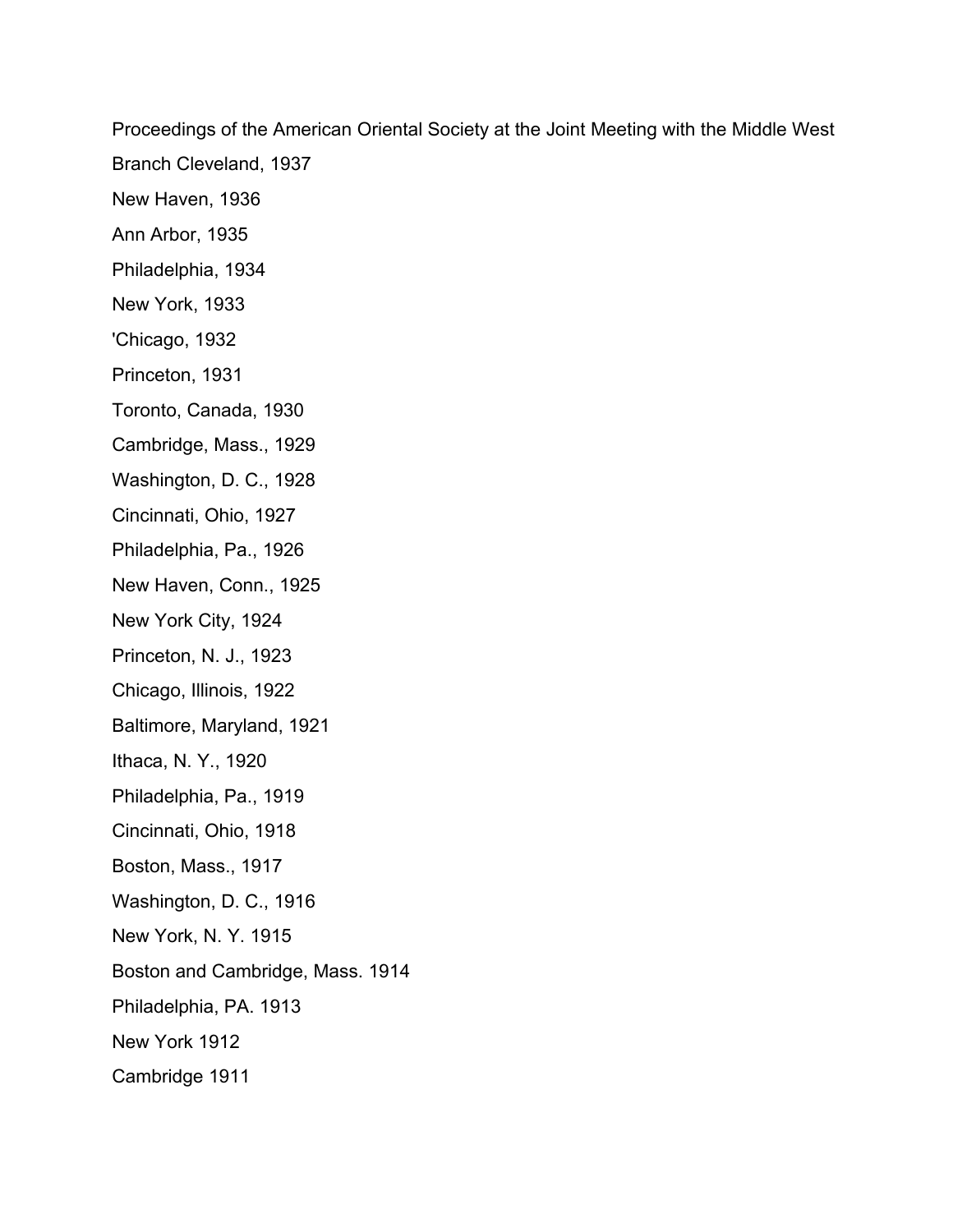Baltimore 1910

New York 1909

Cambridge 1908

Philadelphia 1907

New Haven 1906

Springfield MA 1905

Washington 1904

Baltimore, MD., 1903

Boston 1902

New York 1901

Philadelphia 1900

Cambridge 1899

Hartford 1898

Baltimore, Maryland, April 22d, 23d, and 24th, 1897

Andover, Massachusetts, April 9th, 10th, and 11th, 1896

New Haven, Conn., April 18th and 19th, 1895

New York 1894

Philadelphia, Penn., December 27th, 28th, and 29th, 1894

New York, N. Y., March 29th, 30th, and 31st, 1894

Boston and Cambridge, Mass., April 6th, 7th, and 8th, 1893

Washington, D. C., April 21st, 22nd, and 23d, 1892

Boston and Cambridge, Mass., May 15th and 16th, 1891

Meeting in Boston, Mass., May 7th, 1890

Princeton, N. J., October 22nd and 23rd, 1890

Boston, Mass., May 22d, 1889

New York, N. Y., October 30th and 31st, 1889

Philadelphia, PA., October 31st and November 1st, 1888

Boston, May 2nd, 1888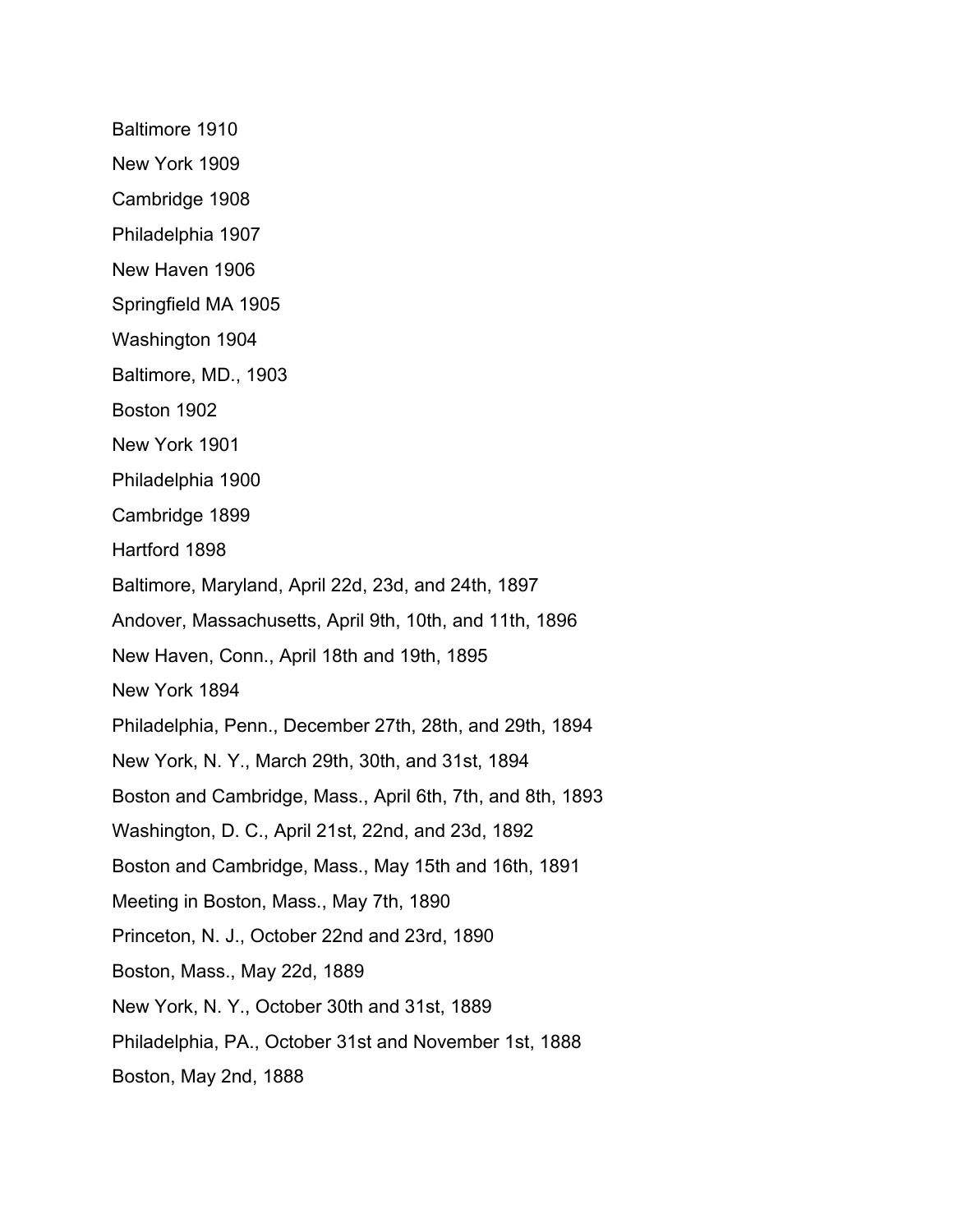Baltimore, October 26th and 27th, 1887 Boston 1887 Boston, May 12th, 1886 New Haven, October 27th, 1886 New York, October 28th and 29th, 1885 Boston, May 6th, 1885 Boston, May 7th, 1884 Baltimore, October 29th and 30th, 1884 New Haven, Oct. 24th and 25th, 1883 Boston, May 2d, 1883 Boston, May 24th, 1882 New York, October 25th and 26th, 1882 New Haven, Oct. 26th, 1881 Boston, May 18th, 1881 Boston, May 19th, 1880 New York, October 28th, 1880 Boston, May 21st, 1879 New Haven, October 29th, 1879 New Haven, October 23d, 1878 Boston, May 29th, 1878 New York, October 24th and 25th, 1877 Boston, May 30th, 1877 New Haven, Nov. 1st and 2d, 1876 Boston, May 17th, 1876 Boston, May 19th, 1875 New Haven, November 4th and 5th, 1875 New York, Oct. 28th and 29th, 1874 Boston, May 20th, 1874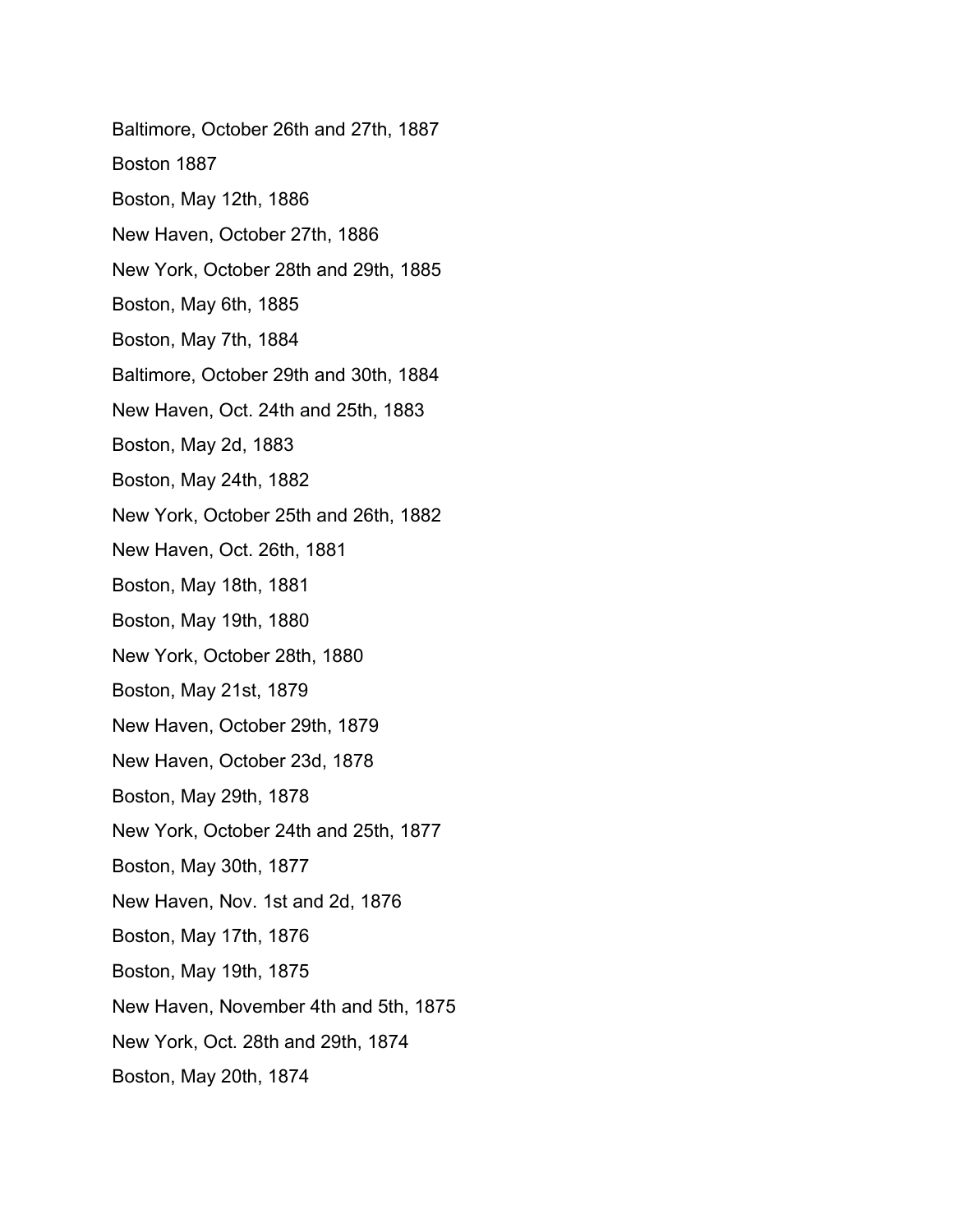Boston, May 21st, 1873 New Haven, Oct. 15th and 16th, 1873 Boston, May 22d, 1872 New Haven, Oct. 9th and 10th, 1872 New Haven, Oct. 12th and 13th, 1871 Boston, May 17th, 1871 Boston, May 18th, 1870 New Haven, October 20th and 21st, 1870 Boston, May 19th, 1869 New Haven, October 21st and 22d, 1869 Boston, May 20th, 1868 New Haven, October 14th and 15th, 1868 Boston and Cambridge, May 22d, 1867 New Haven, October 16th and 17th, 1867 New Haven, October 24th and 25th, 1866 Boston and Cambridge, May 16th, 1866 New Haven, Oct. 11th and 12th, 1865 Boston and Cambridge, May 17th, 1865 Boston and Cambridge, May 18th and 19th, 1864 New York, October 26th and 27th, 1864 New Haven, October 14th and 15th, 1863 Boston and Cambridge, May 20th and 21st, 1863 Princeton, October 15th and 16th, 1862 Boston and Cambridge, May 21st, 1862 New York, October 16th and 17th, 1861 Boston and Cambridge, May 22nd, 1861 New Haven, October 17th and 18th, 1860 Boston, 16th and 17th May, 1860